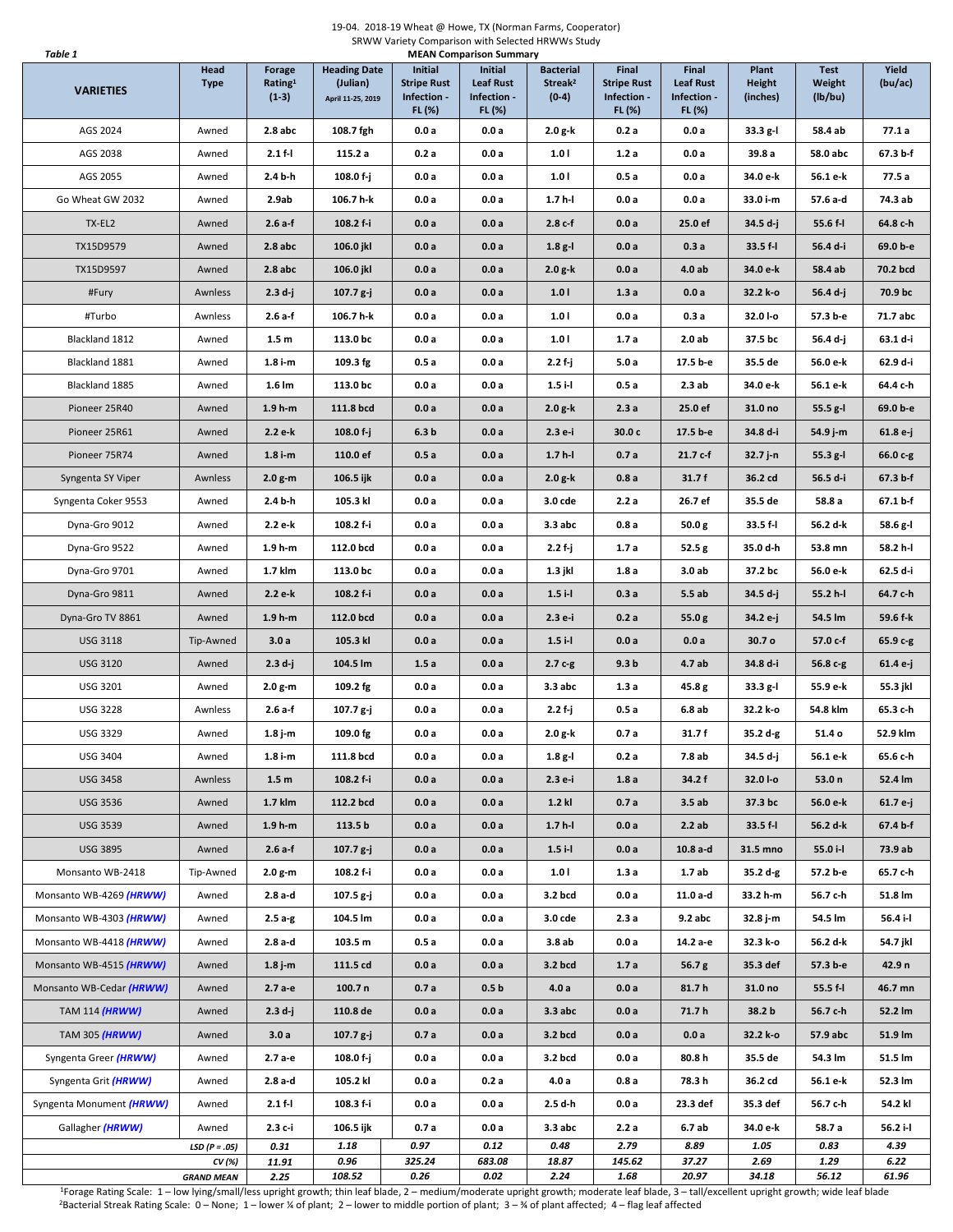## 19-04. 2018-19 Wheat @ Howe, TX (Norman Farms, Cooperator) SRWW Variety Comparison with Selected HRWWs Study  *Table 2 Yield (bu/ac) and Test Weight (lbs/bu)– June 21, 2019*

| <b>Varieties</b>         | Yield<br>(bu/ac)            | <b>Varieties</b>         | <b>Test</b><br>Weight       |
|--------------------------|-----------------------------|--------------------------|-----------------------------|
| AGS 2055                 | 77.5 a                      | Syngenta Coker 9553      | 58.8a                       |
| AGS 2024                 | 77.1 a                      | Gallagher (HRWW)         | 58.7a                       |
| Go Wheat GW 2032         | 74.3 ab                     | AGS 2024                 | 58.4 ab                     |
| <b>USG 3895</b>          | 73.9 ab                     | TX15D9597                | 58.4 ab                     |
| #Turbo                   | 71.7 abc                    | AGS 2038                 | 58.0<br>abc                 |
| #Fury                    | 70.9 bc                     | TAM 305 (HRWW)           | 57.9<br>abc                 |
| TX15D9597                | 70.2 bcd                    | Go Wheat GW 2032         | 57.6 a-d                    |
| TX15D9579                | 69.0 b-e                    | #Turbo                   | 57.3 b-e                    |
| Pioneer 25R40            | 69.0 b-e                    | Monsanto WB-4515 (HRWW)  | 57.3 b-e                    |
| <b>USG 3539</b>          | 67.4 b-f                    | Monsanto WB-2418         | 57.2 b-e                    |
| AGS 2038                 | 67.3 b-f                    | <b>USG 3118</b>          | 57.0 c-f                    |
| Syngenta SY Viper        | 67.3 b-f                    | <b>USG 3120</b>          | 56.8 c-g                    |
| Syngenta Coker 9553      | 67.1 b-f                    | Monsanto WB-4269 (HRWW)  | 56.7 c-h                    |
| Pioneer 75R74            | 66.0 c-g                    | TAM 114 (HRWW)           | 56.7 c-h                    |
| <b>USG 3118</b>          | 65.9 c-g                    | Syngenta Monument (HRWW) | 56.7 c-h                    |
| Monsanto WB-2418         | 65.7 c-h                    | Syngenta SY Viper        | 56.5 d-i                    |
| <b>USG 3404</b>          | 65.6 c-h                    | TX15D9579                | 56.4 d-i                    |
| <b>USG 3228</b>          | 65.3 c-h                    | #Fury                    | 56.4 d-j                    |
| TX-EL2                   | 64.8 c-h                    | Blackland 1812           | 56.4 d-j                    |
| Dyna-Gro 9811            | 64.7 c-h                    | Dyna-Gro 9012            | 56.2 d-k                    |
| Blackland 1885           | 64.4 c-h                    | <b>USG 3539</b>          | 56.2 d-k                    |
| Blackland 1812           | 63.1 d-i                    | Monsanto WB-4418 (HRWW)  | 56.2 d-k                    |
| Blackland 1881           | 62.9 d-i                    | AGS 2055                 | 56.1 e-k                    |
| Dyna-Gro 9701            | 62.5 d-i                    | Blackland 1885           | 56.1 e-k                    |
| Pioneer 25R61            | 61.8 e-j                    | <b>USG 3404</b>          | 56.1 e-k                    |
| <b>USG 3536</b>          | 61.7 e-j                    | Syngenta Grit (HRWW)     | 56.1 e-k                    |
| <b>USG 3120</b>          | 61.4 e-j                    | Blackland 1881           | 56.0 e-k                    |
| Dyna-Gro TV 8861         | 59.6 f-k                    | Dyna-Gro 9701            | 56.0 e-k                    |
| Dyna-Gro 9012            | 58.6 g-l                    | <b>USG 3536</b>          | 56.0 e-k                    |
| Dyna-Gro 9522            | 58.2 h-l                    | <b>USG 3201</b>          | 55.9 e-k                    |
| Monsanto WB-4303 (HRWW)  | 56.4 i-l                    | TX-EL2                   | 55.6 f-l                    |
| Gallagher (HRWW)         | 56.2 i-l                    | Pioneer 25R40            | 55.5 g-l                    |
| USG 3201                 | 55.3 jkl                    | Monsanto WB-Cedar (HRWW) | 55.5 f-l                    |
| Monsanto WB-4418 (HRWW)  | 54.7 jkl                    | Pioneer 75R74            | 55.3 g-l                    |
| Syngenta Monument (HRWW) | 54.2 kl                     | Dyna-Gro 9811            | 55.2 h-l                    |
| <b>USG 3329</b>          | 52.9 klm                    | <b>USG 3895</b>          | 55.0 i-l                    |
| <b>USG 3458</b>          | 52.4 lm                     | Pioneer 25R61            | 54.9 j-m                    |
| Syngenta Grit (HRWW)     | 52.3 lm                     | <b>USG 3228</b>          | 54.8<br>klm                 |
| TAM 114 (HRWW)           | 52.2 lm                     | Dyna-Gro TV 8861         | 54.5 lm                     |
| TAM 305 (HRWW)           | 51.9 lm                     | Monsanto WB-4303 (HRWW)  | 54.5 lm                     |
| Monsanto WB-4269 (HRWW)  | 51.8 lm                     | Syngenta Greer (HRWW)    | 54.3 lm                     |
| Syngenta Greer (HRWW)    | 51.5 lm                     | Dyna-Gro 9522            | 53.8 mn                     |
| Monsanto WB-Cedar (HRWW) | 46.7 mn                     | <b>USG 3458</b>          | 53.0 n                      |
| Monsanto WB-4515 (HRWW)  | 42.9 n                      | <b>USG 3329</b>          | 51.4 o                      |
|                          | $CV = 6.22$<br>$GM = 61.96$ |                          | $CV = 1.29$<br>$GM = 56.12$ |
|                          | $LSD (P=.05) = 4.39$        |                          | $LSD (P=.05) = 0.83$        |

Mean Separation: Newman Keuls Multiple Comparison Test @ 5% Entries/Means followed by the same letter are NOT significantly different.